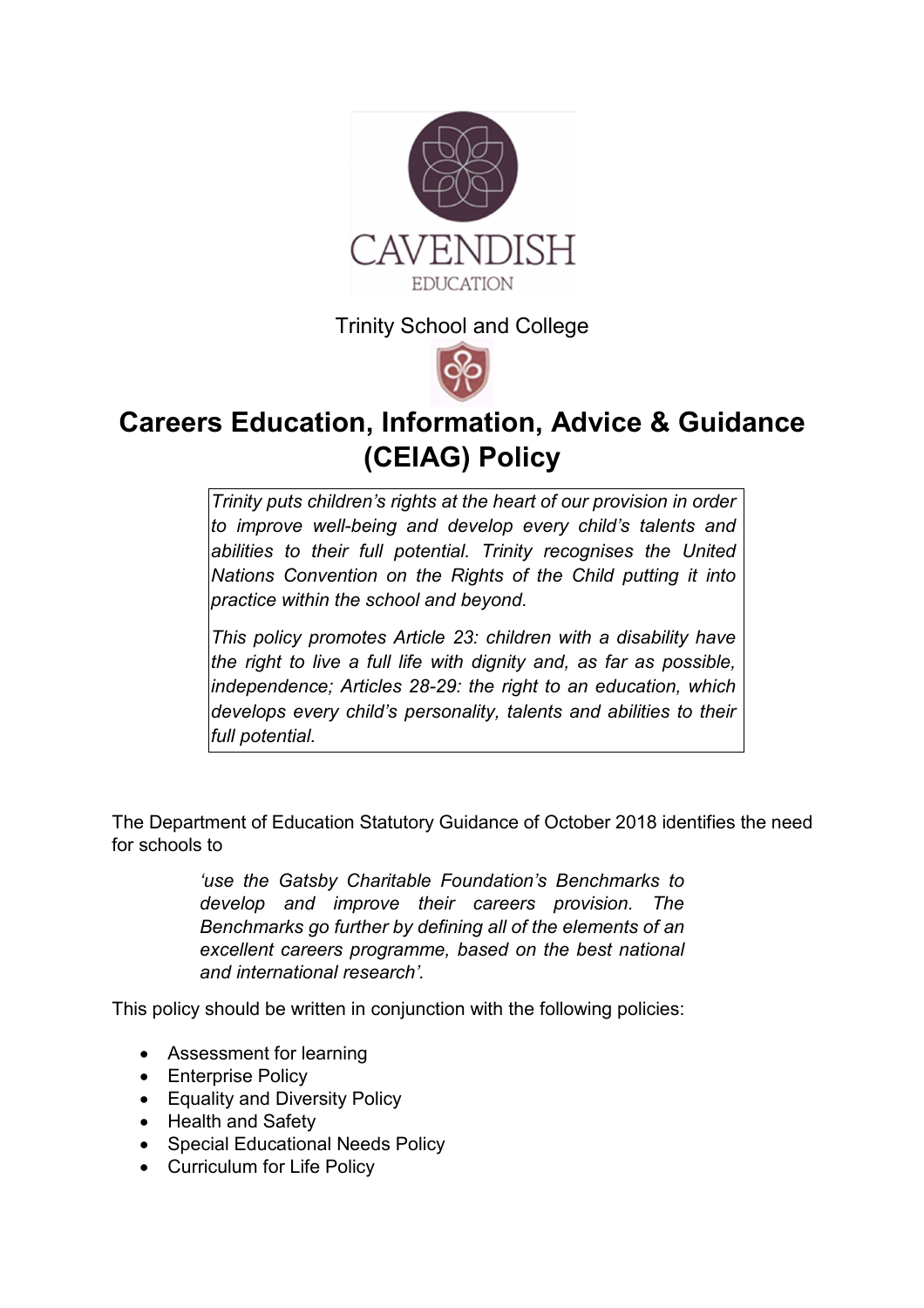- Safeguarding Policies
- Enterprise Policies including Tickety Boo, Mirror Image and Szuzsanna Restaurant and Coffee House.

#### **1. Introduction**

This policy will structure how Trinity plan and manage learning programmes, the curriculum and careers advice so that all Trinity learners get a good start and are well prepared for the next stage in their education, training or employment.

Trinity promotes the access of good quality and impartial information on careers advice and guidance, future education, employment, self-employment or training through the appointment of a Careers Guidance and Employability Tutor, working in collaboration with Medway Youth Trust and Annual and Interim Review process.

Trinity provides access to Employability Qualifications, Careers Guidance and Work Experience Awards, Certificate of Personal Effectiveness, Wider Key Skills and Personal Progress/Life Skills Diplomas as Core subjects together with Duke of Edinburgh Award and a range of vocational learning subjects, all of which cover aspects of Careers, Employability and Enterprise modules.

Trinity has a statutory duty (Section 42A and Section 45A of the Education Act 1997) to provide independent careers education in Years 8 to 13 and to give advice and guidance to young people so they are inspired and motivated to fulfil their potential. Trinity will help every learner to develop high aspirations and consider a broad and ambitious range of careers.

Trinity is committed to

*'working towards the national validation for CEIAG Quality Awards – The Quality in Careers Standard and Gatsby Benchmarks'*

#### **Responsibility for the Careers, Employability and Enterprise Education Provision**

Mrs Georgina Moorcroft

Lead Executive for Pastoral, Welfare and Safeguarding

NPQSL, CPT3A, DTLLs, QTLS, CIAG Level 6

#### **2. Commitment:**

Trinity is committed to providing a planned, independent (outside of Trinity) and impartial (both internal and external) programme of careers education, information, advice and guidance for all students in Years 8 onwards.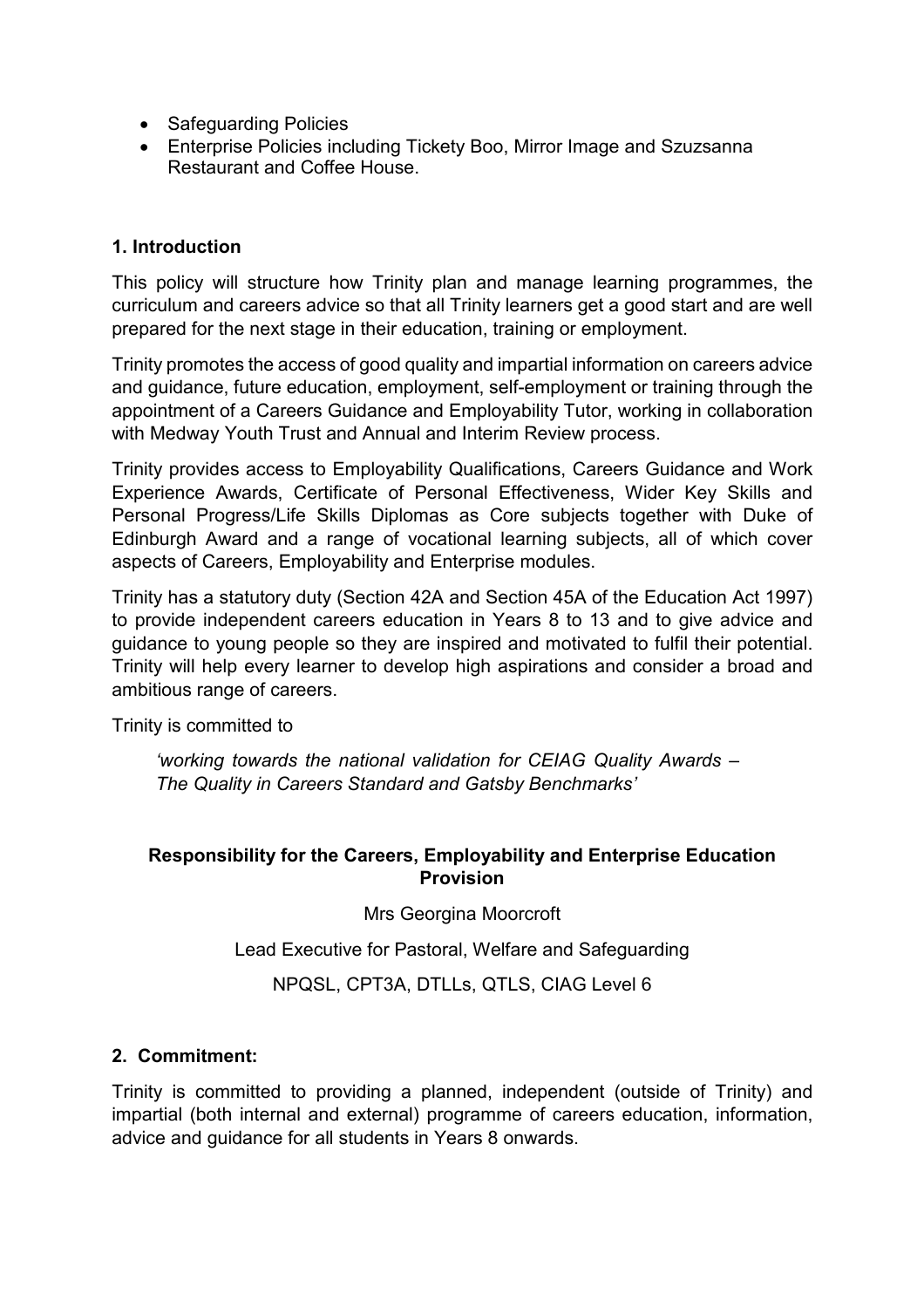## **3. Aims**

- To provide an CAIEG programme which is to be inclusive, allowing our learners to gain the knowledge, understanding, skills, attitudes and attributes required to make informed choices; also challenge stereotypes and which will help to increase student confidence and motivation.
- To provide a programme which is pupil-centred, integrated into the whole curriculum and based on a partnership with students and their parents / carers, local employers, colleges (including independent) together with independent inspirational speakers who are in careers which have been identified by learners as aspirational career goals.
- To ensure that the benefits to students of CEIAG are valued, assessed and continually improved through use of destinations data and student voice and parliament.

Trinity aims to

- to contribute to strategies for raising achievement, especially by increasing motivation
- to support inclusion, challenge stereotyping and promote equality of opportunity
- to encourage participation in continued learning including higher education and further education
- to develop enterprise and employment skills
- to reduce drop out from and course switching in education and training
- to contribute to the economic prosperity of individuals and communities
- to meet the needs of all our students through appropriate differentiation
- to focus students on their future aspirations
- to involve parents and carers

Trinity work to achieve The Eight Gatsby Benchmarks of Good Career Guidance and this is how we work to achieve them:

#### 1. A stable careers programme

All students from KS4 attend Employability lessons where they learn about how to search for a job, what are the options available to them, what to expect in an interview and how to dress, what to expect from an induction programme, health and safety etc.

2. Learning from career and labour market information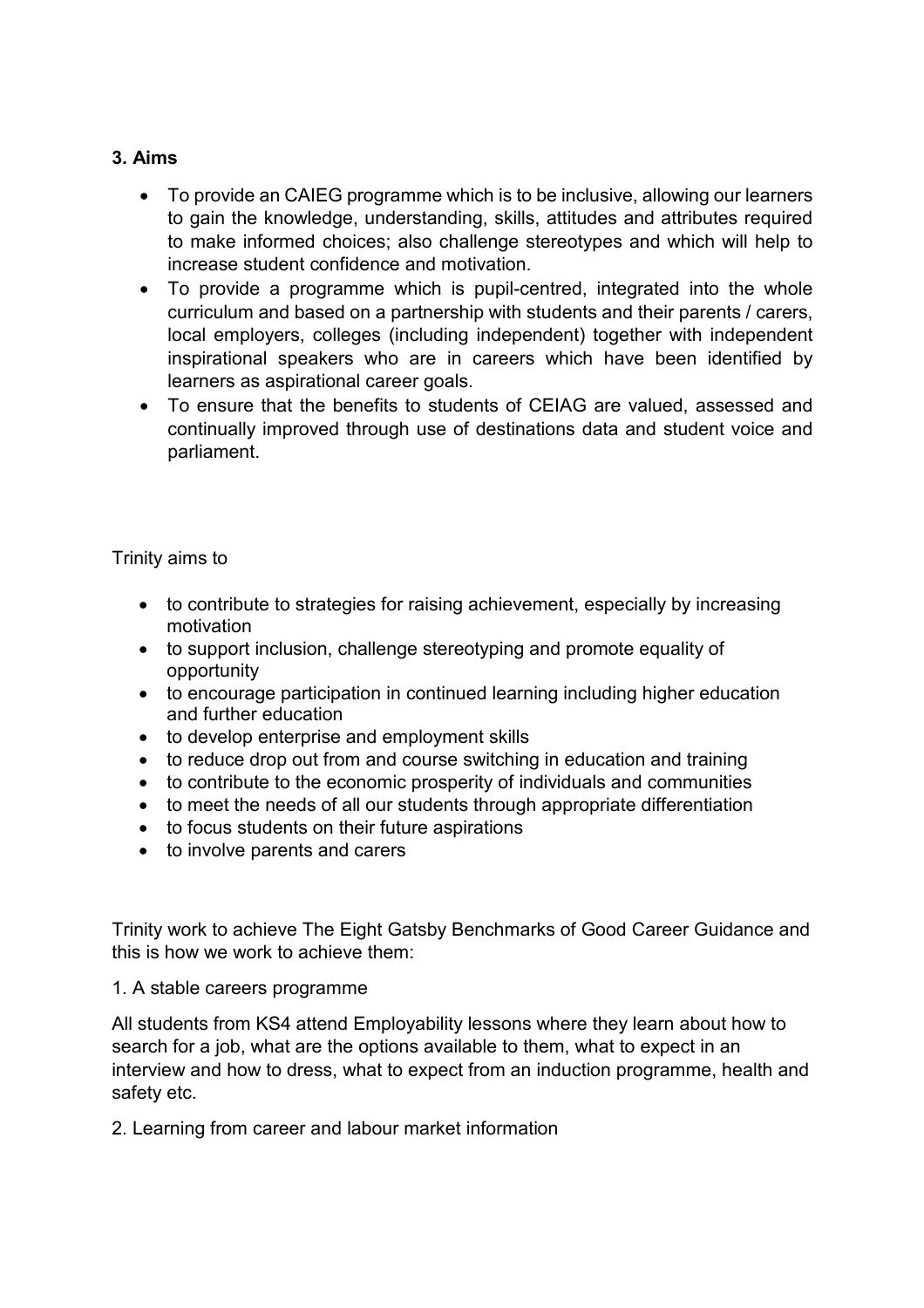Students are made aware of local job and apprenticeship vacancies which includes information such as qualifications and skills needed, employment sectors, employers, jobs, salaries and employment trends

#### 3. Addressing the needs of each pupil

Each student has a personalised timetable which is in place to meet their own individual needs. This includes any interventions which are in place to meet the outcomes of their EHC plan and weekly Employability skills lessons.

#### 4. Linking curriculum learning to careers

Each year college holds an option evening inviting students and parents along to introduce to them to courses which are going to be offered the following year. If there are any particular courses which students would like to take which would link with a career interest we look into the possibility of the college running the course or find links with courses which the college is running e.g. units within occupational studies or short course

#### 5. Encounters with employers and employees

During the work experience placements students are expected to meet with their line managers and carry out their jobs and meet expectations within their job description.

When we have the opportunity we invite employers and companies to come into college to speak out their experiences, give insight and knowledge of their companies or business to the students

## 6. Experiences of workplaces

Trinity encourage work experience placements and in the past we have arranged for placements at a local hotel supporting the Catering and hospitality course, Hairdressers supporting the Hair and Beauty course and Kent Film office supporting the media course.

Trinity provide ongoing work experience placements in the school for the students completing the TA course

## 7. Encounters with further and higher education

Students of the college are given the opportunity to visit other FE colleges and attend taster days at e.g. Mid Kent College and UCA College. Dates are supplied of the open events and evenings for them to visit out of College or School hours.

Attending local careers fayres and events

8. Personal guidance

Each student has a careers interview with a qualified careers information advice and guidance advocate who is employed at the school and college. We also have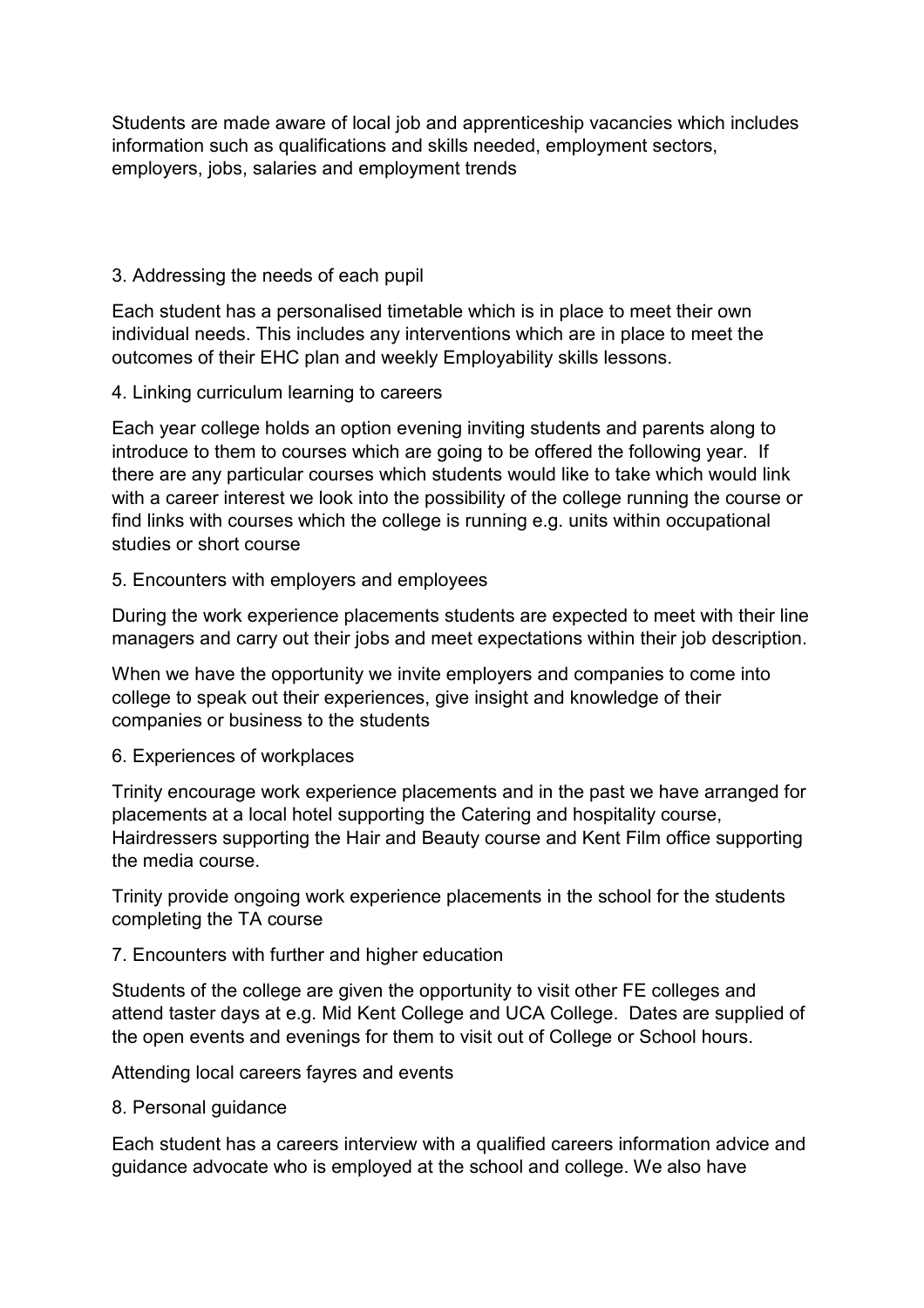careers advice and guidance mentors come in to see year 10 and college students, however this is only for students who are funded by Medway Local Authority to attend the school or college.

Mock interviews are offered to all students as part of their Employability Skills lessons

## **4. Learning Objectives**

- To provide students with planned activities to help them understand themselves and the influences on them and to help them investigate opportunities in learning and work.
- To provide students with the skills, attitudes, attributes and behaviours needed for a successful transition into the world of work and adult life in general.
- To enable students to relate their own abilities, attributes and achievements to career intentions and make informed choices based on an informed evaluation of the alternatives.
- To provide access to accredited programmes for awards and qualifications within the area of CEIAG to support learners developing knowledge and understanding in the curriculum area.

## **5. Educational Opportunities to include**

- Careers education through Employability learning sessions, including those used in Curriculum for Life, ICT preparation for the Annual Review, Functional English, Personal and Social Development, Certificate of Personal Effectiveness and Wider Key Skills.
- Work experience for learners who are ready for the next phase of developing employability experience in the community after initial work experience within the school.
- Activity and Event days which promote working with others, problem solving, improving own learning and performance, discussion, communication, ICT skills for employment.

## **6. Monitoring, Review and Evaluation:**

To provide training and development in the area of Careers Guidance and Employability teaching and learning opportunities across the curriculum through the Level 5 Delivering Employability Skills F/504/0225 award.

To review the policy every two years (or sooner if there are any significant changes) with Directors and the Headteacher who has the responsibility for ensuring that Employability and Careers Guidance is delivered across all key stages.